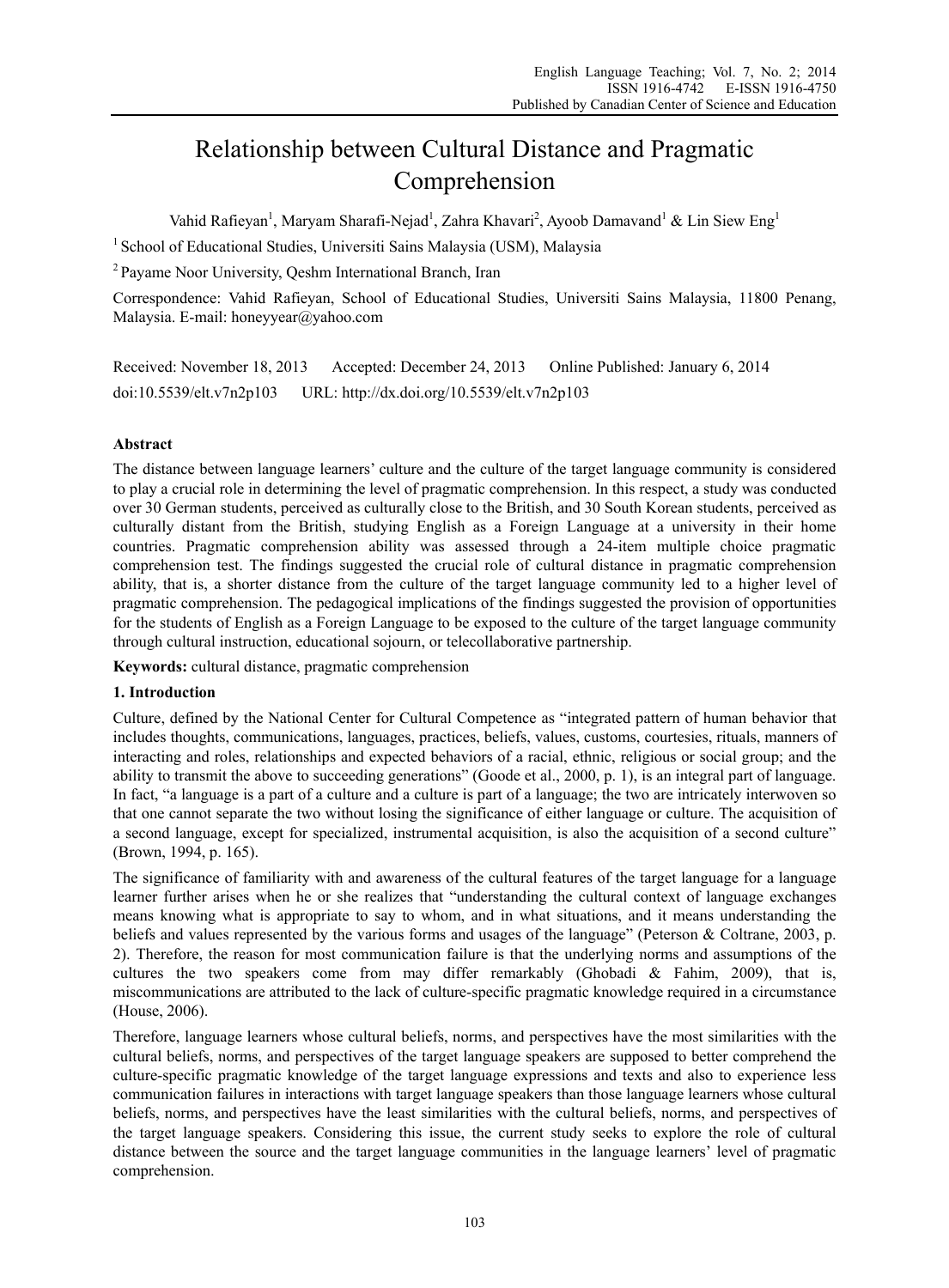## **2. Literature Review**

## *2.1 Hofstede's Dimensions of National Culture*

National cultural distance, defined as the extent to which the shared norms and values in one country differ from those in another, was presented by Hofstede (2001) in a model consisting of five dimensions including power distance, collectivism versus individualism, femininity versus masculinity, uncertainty avoidance, and Confucian dynamism or long-term versus short-term orientation in life.

Power distance refers to the extent to which the less powerful members of institutions within a country expect and accept that power is distributed unequally. Individualism, as opposed to collectivism, refers to societies in which ties between people are loose and people are not integrated into strong, cohesive groups. Masculinity, as opposed to femininity, refers to societies in which social gender roles are clearly distinct and do not overlap, that is, men are supposed to be assertive, tough, and focused on marital success whereas women are supposed to be modest, tender, and concerned with the quality of life. Uncertainty avoidance refers to the extent to which the members of a culture feel threatened by uncertain or unknown situations and try to avoid such situations. Confucian dynamism on long-term orientation pole refers to perseverance, ordering relationships by status, thrift, and having a sense of shame and on short-term orientation pole refers to personal steadiness and stability, protecting face, respect for tradition, and reciprocation of greetings, favors, and gifts.

## *2.2 Cultural Distance*

In a study to examine the role of perceived cultural distance in the acculturation of exchange students in Russia, Galchenko and Van de Vijver (2007) selected a sample of exchange students from various countries studying at different universities in Moscow and divided them into two groups of Asians and Africans. The data were collected through a questionnaire measuring students' perceived cultural distance, home domain resources, personality, coping skills, acculturation orientations, psychological outcomes, and sociocultural outcomes. A large perceived cultural distance to the host culture was associated with more psychological problems and less sociocultural adaptation. The participants from Asian group reported the largest perceived cultural distance, the most neuroticism, the most stress, the least active coping strategies, and the least adjustment. In contrast, participants from the African countries showed a smaller perceived cultural distance with Russia, a lower level of neuroticism and stress, and a higher level of extraversion and seeking social support as a coping strategy.

Similarly, Suanet and Van de Vijver (2009) examined the role of perceived cultural distance in the adjustment of exchange students in Russia. The exchange students participating in the study were divided into four groups of African, Asian, Latin American, and former Soviet Union based on their cultural similarities. The data were collected through a questionnaire measuring students' perceived cultural distance, personality, coping skills, acculturation orientations, psychological outcomes, and behavioral outcomes. A large perceived cultural distance was associated with less psychological adjustment, more interaction with co-nationals, and less interactions with host-nationals. Asian students reported large perceived cultural distance, experienced more stress and homesickness, and socialized mostly with co-nationals, while students from former Soviet Union showed the smallest perceived cultural distance with Russia, less stress and homesickness, and more interaction with host-nationals.

## *2.3 Pragmatic Comprehension*

A review of literature in the domain of inter-language pragmatics shows that studies on pragmatic comprehension, defined as the ability to recognize a mismatch between the literal utterance and the intention of the utterance (Taguchi, 2005), have dominantly focused on investigating the role of individual differences such as motivation (e.g. Rafieyan et al., 2013a), target language contact (e.g. Taguchi, 2008a), target language exposure (e.g. Taguchi, 2008b, 2011), and target language proficiency (e.g. Taguchi, 2008c, 2011) on the development of pragmatic comprehension.

Among recent studies, Rafieyan et al. (2013b) investigated the relationship between attitude toward incorporating target language culture into classroom instruction and the development of pragmatic comprehension over intermediate-level language learners at a language institute in Iran. The data were collected through an attitude questionnaire assessing language learners' attitudes and a pragmatic comprehension test assessing their development of pragmatic comprehension. The findings suggested a significantly positive relationship between attitude toward learning target language culture and pragmatic comprehension ability.

In another study, Rafieyan et al. (in press) explored the effect of telecollaboration on the development of pragmatic comprehension. Participants in the study consisted of two groups of undergraduate students of English as a Foreign Language at a university in Iran, one group paired with native American students through social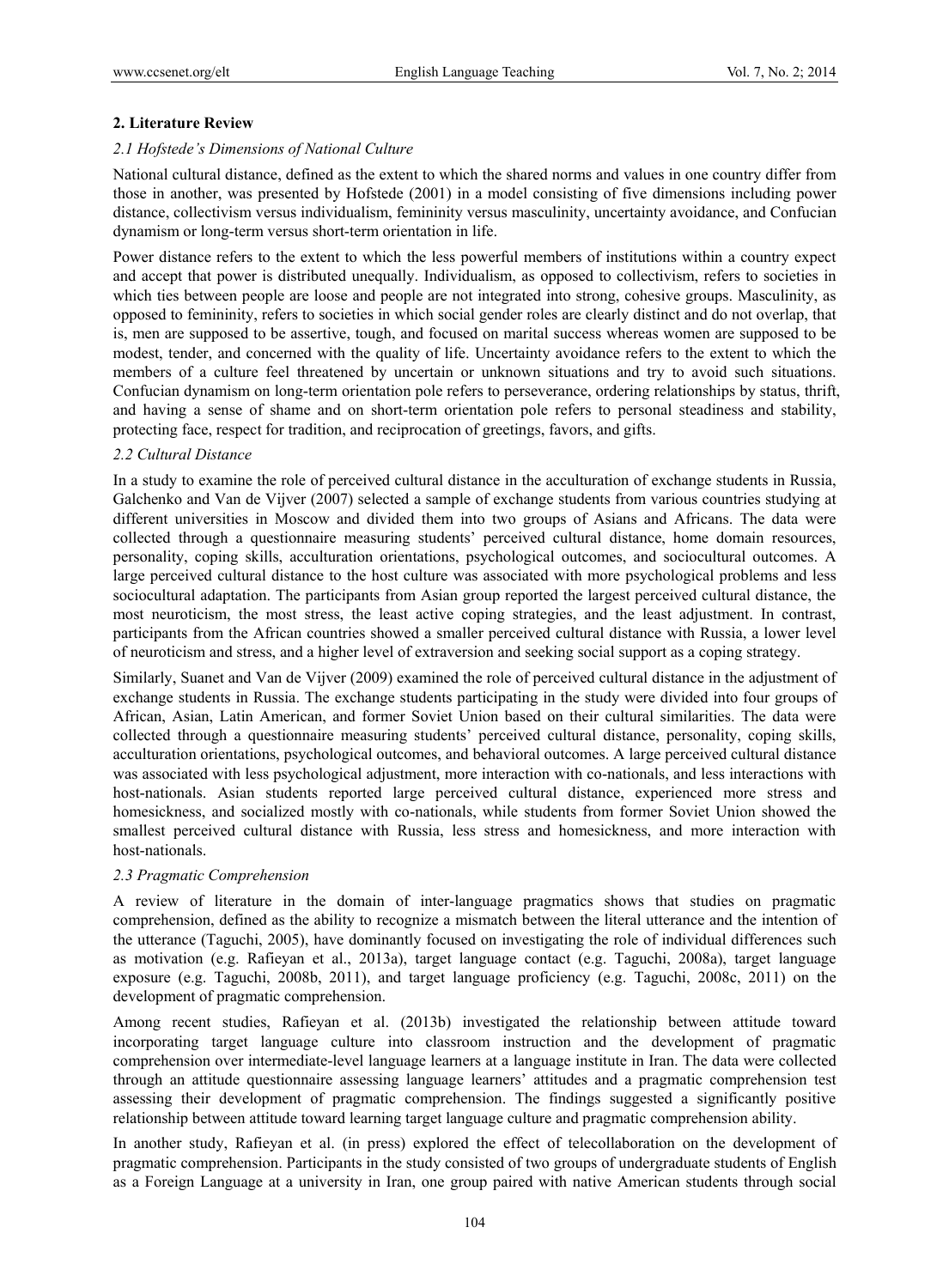networks whereas the other group was deprived from such a telecollaboration. The comparison of the performance of the two groups on the pragmatic comprehension test proved the significant positive effect of telecollaborative partnership on the development of pragmatic comprehension.

## **3. Methodology**

#### *3.1 Participants*

Participants in the study consisted of two groups: 30 German junior undergraduate students of English as a Foreign Language (18 females and 12 males) studying at Universitat Freiburg in Germany and 30 South Korean junior undergraduate students of English as a Foreign Language (21 females and 9 males) studying at Yonsei University in South Korea. Besides the participants in the study, 2 native British speakers also participated in the study to provide the baseline data. The criterion for selection of German and South Korean students to participate in the study was based on the difference in the cultural distance between these countries and the Great Britain as the target language country. According to the survey data collected about the values of 50 countries around the world by Hofstede (2001), Germany was found to have a very close culture to the Great Britain whereas South Korea was found to have a very distant culture from the Great Britain. The national cultural distance between Germany and the Great Britain as well as South Korea and the Great Britain; according to the five dimensions of power distance, uncertainty avoidance, individualism/collectivism, masculinity/femininity, and long/short-term orientation; has been provided in table 1.

| Country              | Power<br>Distance |       | Uncertainty<br>Avoidance |         | Individualism/<br>Collectivism |      | Masculinity/<br>Femininity |          | Long/Short-Term<br>Orientation |           |
|----------------------|-------------------|-------|--------------------------|---------|--------------------------------|------|----------------------------|----------|--------------------------------|-----------|
|                      | Index             | Rank  | Index                    | Rank    | Index                          | Rank | Index                      | Rank     | Index                          | Rank      |
| <b>Great Britain</b> | 35                | 42-44 | 35                       | 47-48   | 89                             | 3    | 66                         | $9 - 10$ | 25                             | 28-29     |
| Germany              | 35                | 42-44 | 65                       | 29      | 67                             | 15   | 66                         | $9 - 10$ | 31                             | $22 - 24$ |
| South Korea          | 60                | 27-28 | 85                       | $16-17$ | 18                             | 43   | 39                         | 41       | 75                             |           |

Table 1. Index scores and ranks for national cultural distance

Source: Hofstede (2001, p. 500)

## *3.2 Instrument*

The instrument used for the study was a pragmatic listening comprehension test adopted from the test used in a previous study by Taguchi (2007). The pragmatic comprehension test consisted of 24 items based on a multiple choice design, with 4 options including one correct option and three distractors. For each item there was a dialogue between a male and a female native British speaker. The last sentence in each dialogue contained an implied opinion which was intended to test language learners' ability to comprehend the speaker's implied intention. Students had to listen to each dialogue and choose one of the four options provided which expressed the speaker's implied intention.

The validity of the pragmatic comprehension test was assessed through content analysis. The researchers wrote up the definition of what they wanted to measure and then gave this definition, along with the pragmatic comprehension test and a description of the intended sample, to two lecturers in the University of Tehran who were experts in the field of pragmatics. The lecturers confirmed that the content and format is consistent with the definition of the variable and the sample of objects to be measured. To assess the reliability of the pragmatic comprehension test, a pilot study was conducted over 20 junior undergraduate students of English as a Foreign Language at the University of Tehran in Iran. The reliability was assessed through Kurder-Richardson 21. The reliability coefficient of the pragmatic comprehension test was 0.82.

To provide the baseline data, the pragmatic comprehension test was administered to the two native British participants. To check the level of agreement between the appropriate answers provided by them, the inter-rater reliability was assessed through Cohen's Kappa. The analysis of Cohen's Kappa would give a value between -1 and +1. To interpret the values obtained by Cohen's Kappa, according to Landis and Koch (1977), values smaller than 0.00 show poor agreement between raters, values between 0.00 and 0.20 show slight agreement, values between 0.21 and 0.40 show fair agreement, values between 0.41 and 0.60 show moderate agreement, values between 0.61 and 0.80 show substantial agreement, and values between 0.81 and 1.00 show almost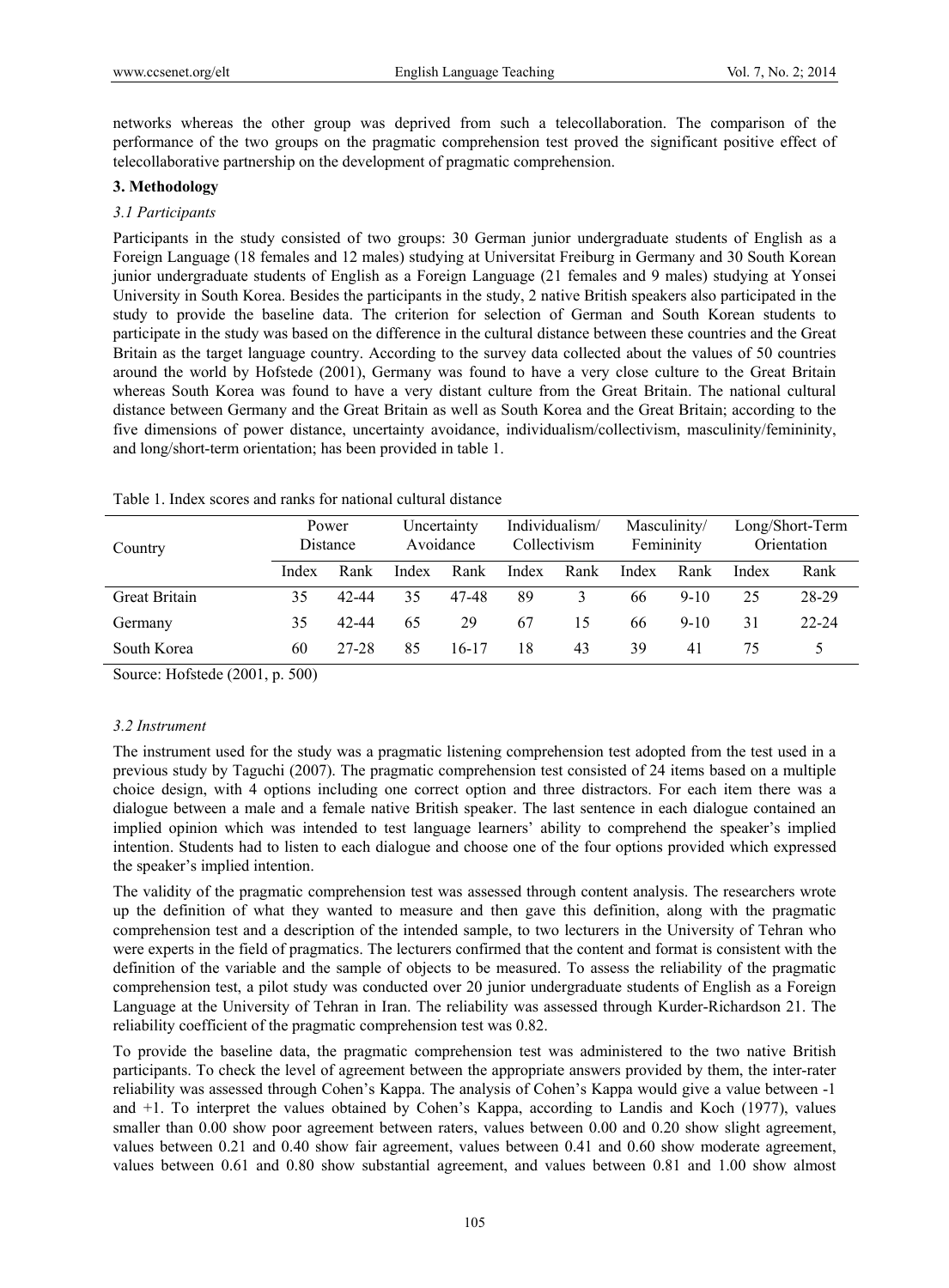perfect agreement. The inter-rater reliability assessed for the pragmatic comprehension test was 1 which indicates perfect agreement between the two raters.

#### *3.3 Procedure*

At the beginning of the academic year 2013/2014 in September 2013, 30 copies of the pragmatic comprehension test were administered to German participants and 30 others were administered to South Korean participants by one of the staff members in the mentioned universities upon researchers' request. The participants were instructed to listen to the dialogues and check one of the four options which best determines the speaker's intended meaning. They then listened to the audio program twice to make sure their mistakes are due to pragmatic inefficiency not linguistic inefficiency. The test took around 30 minutes. Following the completion of the test, the answer sheets were collected and sent to the researchers to be analyzed.

## *3.4 Data Analysis*

To determine language learners' performance on the pragmatic comprehension test, the sum of the answers were computed. Each correct answer was allocated 1 mark while no mark was allocated to wrong answers. As there were 24 items on the test, each student could get a mark of 0 to 24. To determine the effect of cultural distance, the mean score for the marks obtained by each group was measured. Independent samples t-test was then used to compare the mean scores obtained by both groups. In this respect, a significance value of equal to 0.05 or less (p  $\leq$  0.05) would indicate a significant difference between the mean scores obtained by the two groups whereas a significance value of above  $0.05$  (p  $> 0.05$ ) would indicate a non-significant difference between the mean scores obtained by the two groups (Pallant, 2013).

The significance value only indicates that whether the difference between the mean scores obtained by the two groups is significant or not. It does not show the size of the difference. To provide an indication of the magnitude of the difference between the two groups, the effect size was computed. There are a number of different effect size statistics. The most commonly used method of measuring effect size for independent-samples t-test is computing the percentage of variance accounted for,  $r^2$  (r squared) (Gravetter & Wallnau, 2013).  $r^2$ , in this study, measured how much of the variability in the scores could be explained by the cultural distance. The criteria for interpreting the value of  $r^2$ , as proposed by Cohen (1988), are presented in table 2. All the analyses were performed using the Statistical Package for Social Sciences (SPSS) software, version 20.

| $r^2 = 0.01$ | Small Effect  |
|--------------|---------------|
| $r^2 = 0.09$ | Medium Effect |
| $r^2 = 0.25$ | Large Effect  |

Table 2. Percentage of variance explained,  $r^2$ 

## **4. Results and Discussion**

#### *4.1 Results*

Table 3 presents descriptive statistics for the performance of German and South Korean students on the pragmatic comprehension test. Descriptive statistics consists of the number of students per group, the mean scores, the standard deviation, and the standard error of the mean. The most important statistic to be considered is the mean score. The mean score for the German students is 18.00 whereas the mean score for the South Korean students is 12.00. As the mean scores indicate, generally German students had a better performance on the pragmatic comprehension test than the South Korean students. However, the mean score does not show whether the difference between the performance of the two groups is big enough to be considered significant or not. To be able to determine whether the difference between the mean scores is significant or not, the results of the t-test statistics need to be interpreted.

| Table 3. Group statistics |  |  |  |
|---------------------------|--|--|--|
|---------------------------|--|--|--|

|                                         | Group                 |    | Mean   | <b>Std.</b> Deviation | Std. Error Mean |
|-----------------------------------------|-----------------------|----|--------|-----------------------|-----------------|
| Pragmatic<br><b>Comprehension Marks</b> | German Students       |    | 18 00. | 2.45                  | 0.45            |
|                                         | South Korean Students | 30 | 12.00  | 2.94                  | 0.54            |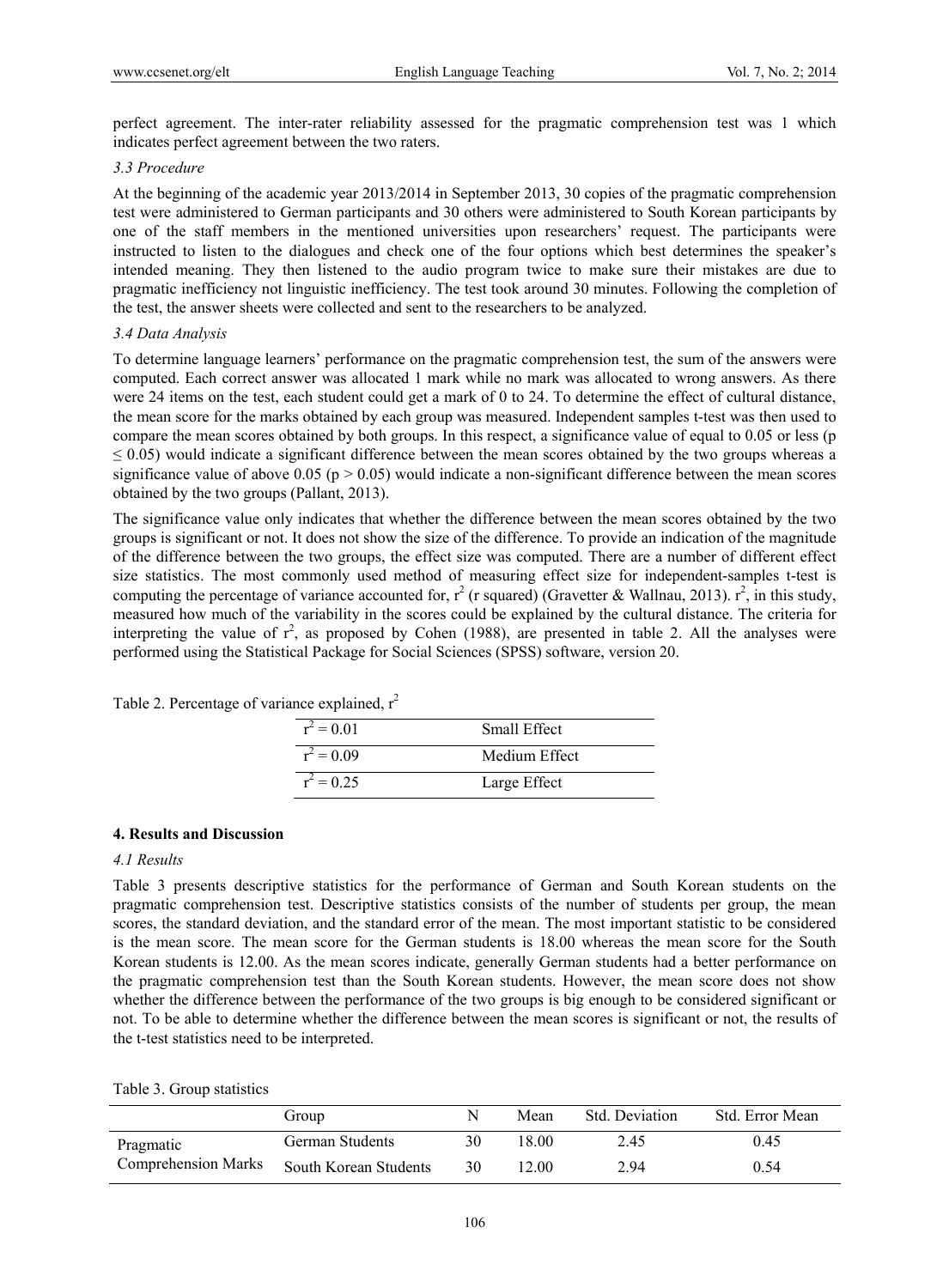Before checking the significance value of the t-test, the assumption of equality of variation of scores for the two groups needs to be assessed. This is done, in SPSS, through Levene's test for equality of variances. A significance value of larger than 0.05 ( $p > 0.05$ ), for Levene's test, indicates the assumption of equality of variances has been met and the data presented for "Equal Variances Assumed" should be used to report the t-value whereas a significant value of equal to 0.05 or less ( $p \le 0.05$ ) indicates that the variances for the two groups are not the same and the assumption of equal variance has been violated; thus, the data presented for "Equal Variances not Assumed" should be used (Pallant, 2013). In the current study; the significance level for Levene's test, as presented in table 4, is 0.27 which is larger than the cut-off of 0.05. This means that the assumption of equal variances has been met. Therefore, the data presented for "Equal Variances Assumed" is used to report the t-value.

Table 4. Independent samples test

|                                       |                                   |      | Levene's<br>Test for<br>Equality of<br>Variances | t-test for Equality of Means |       |                      |                         |                         |                                                 |       |  |
|---------------------------------------|-----------------------------------|------|--------------------------------------------------|------------------------------|-------|----------------------|-------------------------|-------------------------|-------------------------------------------------|-------|--|
|                                       |                                   | F    | Sig.                                             | t                            | df    | Sig.<br>$(2-tailed)$ | Mean<br>Differ<br>-ence | Std.<br>Error<br>Differ | 95% Confidence<br>Interval of the<br>Difference |       |  |
|                                       |                                   |      |                                                  |                              |       |                      |                         | -ence                   | Lower                                           | Upper |  |
| Pragmatic<br>Comprehen-<br>sion Marks | Equal<br>Variances<br>Assumed     | 1.23 | 0.27                                             | 8.60                         | 58.00 | 0.00                 | 6.00                    | 0.70                    | 4.60                                            | 7.40  |  |
|                                       | Equal<br>Variances not<br>Assumed |      |                                                  | 8.60                         | 56.20 | 0.00                 | 6.00                    | 0.70                    | 4.60                                            | 7.40  |  |

To find out whether there is a significant difference between the performances of the two groups, the significance value, which is mentioned under the section labeled "t-test for Equality of Means", was used. The significance value assessed for the current study is 0.00 which is less than the cut-off of 0.05. Therefore, there is a statistically significant difference in the mean pragmatic comprehension scores for German and South Korean students. To provide an indication of the magnitude of the difference between the two groups, the effect size was computed. The effect size computed through  $r^2$  for the size of difference between the mean scores obtained by German students and South Korean students in the current study is 0.56 which, according to the standard used to evaluate  $r^2$ , indicates a very large effect size. Expressed as a percentage, 56 percent of the variance in pragmatic comprehension is explained by the cultural distance.

## *4.2 Discussion*

The current study found that cultural distance is a major predictor of pragmatic comprehension. The closer the cultural beliefs, norms, and perspectives of language learners to the cultural beliefs, norms, and perspectives of the target language society; the higher the ability of language learners to comprehend target language pragmatically implied meanings. On the contrary, the further the cultural beliefs, norms, and perspectives of language learners from the cultural beliefs, norms, and perspectives of the target language society; the lower the ability of language learners to comprehend target language pragmatically implied meanings.

In the current study, German students of English as a Foreign Language whose cultural beliefs, norms, and perspectives, according to the findings obtained by the study conducted by Hofstede (2001), were very close to the cultural beliefs, norms, and perspectives of the British presented a significantly better pragmatic comprehension ability than South Korean students of English as a Foreign Language whose cultural beliefs, norms, and perspectives, according to the findings obtained by the study conducted by Hofstede (2001), were very far from the cultural beliefs, norms, and perspectives of the British.

Germans are geographically very close to the Great Britain and visit or are visited by the British more frequently than South Koreans who live thousands of miles away from the Great Britain. Consequently, they have much more opportunities to be exposed to the cultural features, culture-specific behaviors, and culture-specific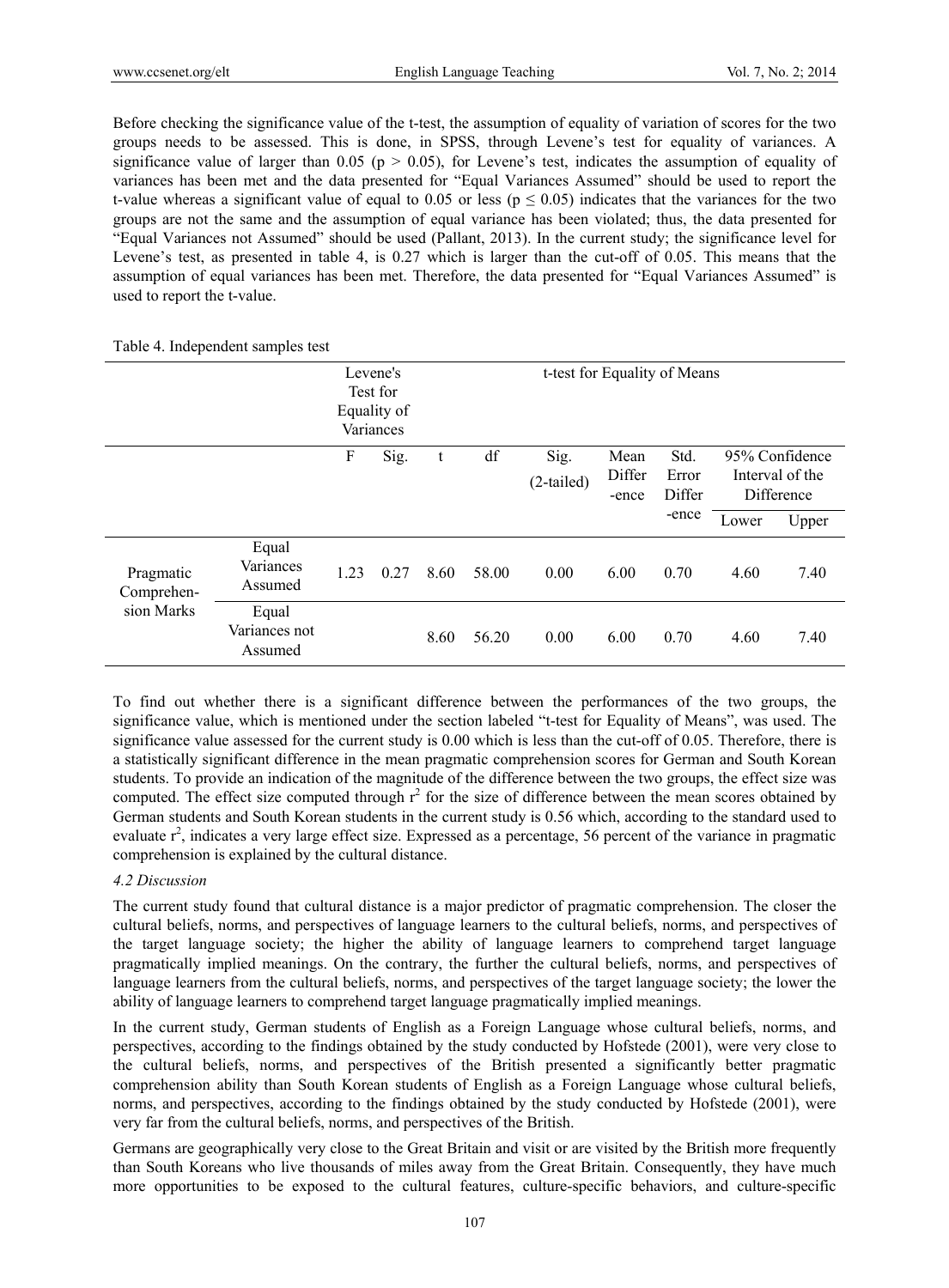expressions of the British than South Koreans. Besides, there are lots of common cultural norms which are shared by the societies within a region. These all have most probably contributed substantially to the higher target language pragmatic knowledge of Germans.

The findings of the study support the findings of the studies conducted by Bouton (1992, 1994) who found that comprehension of implicatures vary cross-culturally and that background and nationality of language learners affect comprehension of implicatures. In her studies; Korean, Japanese, and Chinese speakers showed significantly poorer performance on the comprehension of English implicatures than did German, Spanish, and Portuguese speakers. The findings of the study are also consistent with those obtained by Galchenko and Van de Vijver (2007) as well as Suanet and Van de Vijver (2009) who found that a large perceived cultural distance is associated with less sociocultural adaptation.

## **5. Conclusion**

The current study found that cultural distance plays a significant role in determining the level of pragmatic comprehension. Language learners whose culture is perceived to be closer to the culture of the target language society have higher capability in comprehending target language pragmatically implied meanings than language learners whose culture is perceived to be distant from the culture of the target language society. In this study; German students of English as a Foreign Language, whose culture perceived to be very close to the British, showed higher ability in comprehending British culture-specific implicatures than South Korean students of English as a Foreign Language, whose culture perceived to be very distant from the British.

These findings point out the significant role of familiarity with and awareness of the cultural features of the target language society in bridging the cultural gap between the source and the target language societies which consequently contribute to the development of pragmatic comprehension. Therefore, opportunities should be provided for students of English in foreign language contexts to be exposed to the cultural features of the target language society through pragmatic instruction (Rafieyan et al., 2013a; 2013b; 2013c), educational sojourn (Rafieyan et al., 2014), or telecollaboration (Rafieyan et al., in press).

#### **Acknowledgements**

This research paper is dedicated to Khadijeh Mojaddam who aspired the research team's prosperity.

## **References**

- Bouton, L. F. (1992). The Interpretation of Implicature in English NNS: Does It Come Automatically Without Being Explicitly Taught? In L. F. Bouton, & Y. Kachru (Eds.), *Pragmatics and Language Learning* (Vol. 3, pp. 53-65). Urbana-Champaign, IL: University of Illinois at Urbana-Champaign.
- Bouton, L. F. (1994). Can NNS Skill in Interpreting Implicature in American English Be Improved through Explicit Instruction? A Pilot Study. In L. F. Bouton, & Y. Kachru (Eds.), *Pragmatics and Language Learning* (Vol. 5, pp. 88-109). Urbana-Champaign, IL: University of Illinois at Urbana-Champaign.
- Brown, H. D. (1994). *Principles of Language Learning and Teaching* (3rd ed.). Englewood Cliffs, NJ: Prentice Hall Regents.
- Cohen, J. (1988). *Statistical Power Analysis for the Behavioral Sciences*. Hillsdale, NJ: Lawrence Erlbaum Associates.
- Galchenko, I., & Van de Vijver, F. J. R. (2007). The Role of Perceived Cultural Distance in the Acculturation of Exchange Students in Russia. *International Journal of Intercultural Relations*, *31*(2), 181-197. http://dx.doi.org/10.1016/j.ijintrel.2006.03.004
- Ghobadi, A., & Fahim, M. (2009). The Effect of Explicit Teaching of English "Thanking Formulas" on Iranian EFL Intermediate Level Students at English Language Institutes. *System*, *37*(3), 526-537. http://dx.doi.org/j.system.2009.02.010
- Goode, T., Sockalingam, S., Brown, M., & Jones, W. (2000). *A Planner's Guide … Infusing Principles, Content and Themes Related to Cultural and Linguistic Competence into Meetings and Conferences*. Washington, DC: Georgetown University Center for Child and Human Development, National Center for Cultural Competence. Retrieved from www.georgetown.edu/research/gucdc/nccc/ncccplannersguide.html
- Gravetter, F. J., & Wallnau, L. B. (2013). *Statistics for the Behavioral Sciences* (9th ed.). Belmont, C A: Wadsworth Publishing.
- Hofstede, G. (2001). *Culture's Consequences: Comparing Values, Behaviors, Institutions and Organizations across Nations*. Thousand Oaks, CA: Sage Publications.